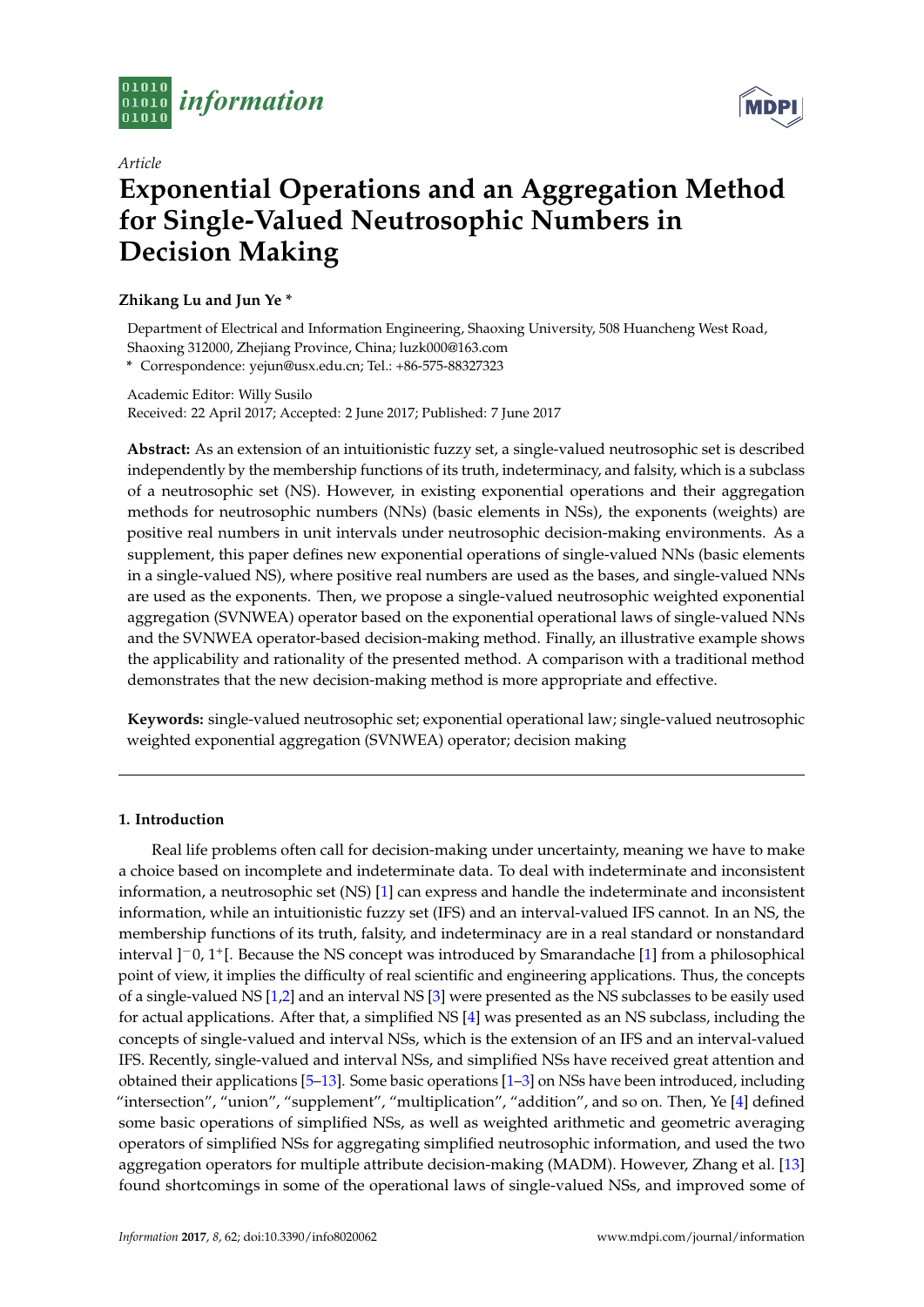the operational laws of interval NSs and some aggregation operators of interval NSs for MADM problems. Liu and Wang [\[14\]](#page-10-4) further introduced normalized weighted Bonferroni mean operators of single-valued NSs for MADM problems. Furthermore, some generalized neutrosophic number Hamacher aggregation (GNNHA) operators were put forward by Liu et al. [\[15\]](#page-10-5), and applied to group decision making. Ye [\[16\]](#page-10-6) proposed interval neutrosophic ordered weighted aggregation operators, and the possibility degree ranking method for interval neutrosophic MADM problems. Liu and Wang [\[17\]](#page-10-7) presented an interval neutrosophic prioritized ordered weighted averaging operator for MADM. Liu and Teng [\[18\]](#page-10-8) further put forward a normal neutrosophic generalized weighted power averaging operator for MADM. Sun et al. [\[19\]](#page-10-9) proposed an interval neutrosophic numbers Choquet integral operator for MADM. Zhao et al. [\[20\]](#page-10-10) presented a generalized weighted aggregation operator for interval NSs and applied it to MADM. Furthermore, Ye [\[21\]](#page-10-11) presented credibility-induced interval neutrosophic weighted arithmetic and geometric average operators, and a projection measure-based ranking method for interval neutrosophic numbers (NNs), and then applied them to interval neutrosophic MADM problems with credibility information. Wu et al. [\[22\]](#page-10-12) introduced a cross-entropy and prioritized aggregation operator of simplified NNs (basic elements in a simplified NS) and applied them to MADM problems. Zhang et al. [\[23\]](#page-10-13) presented an outranking method for multicriteria decision-making problems with interval-valued neutrosophic information.

However, in the existing literature, we notice that the basic element in the weighted geometric average operator of simplified NNs is composed of a positive real number and simplified NNs, including single-valued and interval NNs. Then, in an intuitionistic fuzzy number (IFN) (a basic element in IFS) environment, Gou et al. [\[24\]](#page-10-14) defined exponential operational laws of IFNs, where the positive real numbers are used as the bases and IFNs are used as the exponents, and proposed an intuitionistic fuzzy exponential aggregation method for MADM problems. In existing simplified neutrosophic (including single-valued and interval neutrosophic) MADM problems, positive real numbers are used as the exponents (weights) in all the existing exponential operations and their aggregation methods for simplified NNs. In fact, when decision-makers give the weighted values of attributes importance in a complex decision-making process, the weighted values also imply incomplete, indeterminate, and inconsistent information, due to the indeterminacy and inconsistency of the decision-makers' thinking patterns for the complexity and ambiguity in the decision-making process. Then, the single-valued NN is concerned with truth, falsity, and indeterminacy degrees, while the IFN is only concerned with truth and falsity degrees. Hence, the single-valued NN contains more information than the IFN and extends the IFN concept. However, IFNs cannot express indeterminate and inconsistent information, while single-valued NNs can express incomplete, indeterminate, and inconsistent information, and are very suitable for the expression of truth, falsity, and indeterminacy degrees for the attribute weights in indeterminate decision-making situations. Unfortunately, all existing studies do not present the operational laws and aggregation operators using single-valued neutrosophic exponential weights in a single-valued neutrosophic environment. Motivated by the exponential operational law of IFNs and the corresponding aggregation method of intuitionistic fuzzy information [\[24\]](#page-10-14), it is necessary that exponential operational laws of single-valued NNs and a corresponding single-valued neutrosophic aggregation method are developed as an important supplement to the existing simplified neutrosophic aggregation techniques. To present the operational laws and aggregation operators using single-valued neutrosophic exponential weights in a single-valued neutrosophic environment, this paper first defines new exponential operational laws of single-valued NSs and single-valued NNs, where positive real numbers are used as the bases and single-valued NSs and single-valued NNs are used as the exponents, and proposes a single-valued neutrosophic weighted exponential aggregation (SVNWEA) operator based on the exponential operational laws of single-valued NNs, and discusses its properties. Then, we develop a single-valued neutrosophic MADM method by using the SVNWEA operator. In the MADM problem with single-valued neutrosophic weight information, the data in the decision matrix that is given by decision-makers (DMs) are given by positive real numbers, and the attribute weights are provided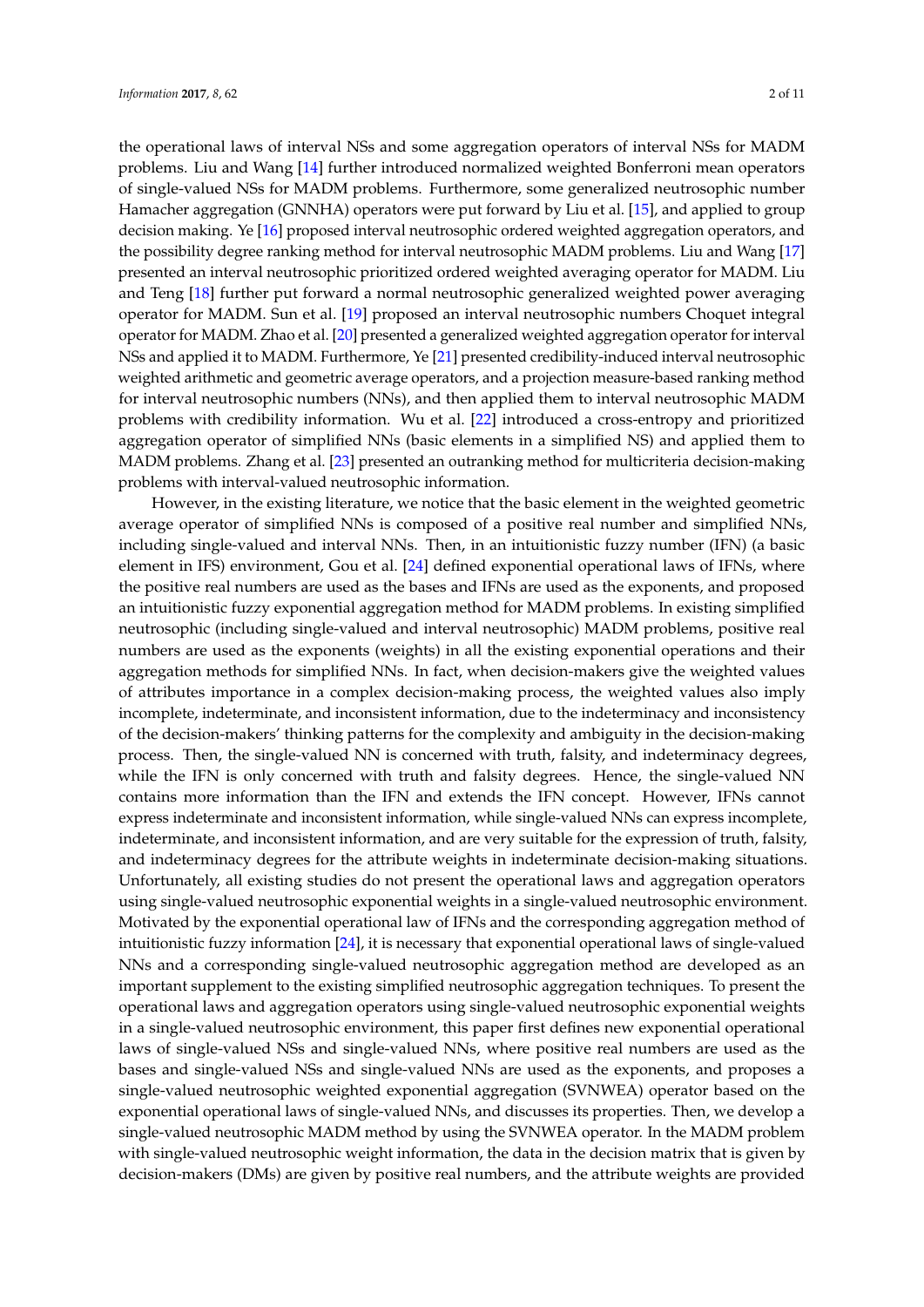by single-valued NNs. However, the traditional aggregation operators of single-valued NNs cannot deal with such a decision-making problem, while the proposed exponential aggregation operator of single-valued NNs can effectively solve this issue.

The rest of the paper is constructed below. Section [2](#page-2-0) introduces some basic notation for single-valued NSs. Section [3](#page-3-0) proposes some exponential operational laws of single-valued NSs and single-valued NNs. Section [4](#page-5-0) presents the exponential aggregation operator of single-valued NNs by using the exponential operational laws of single-valued NNs, and discusses its properties. A MADM method is developed by using the SVNWEA operator in Section [5.](#page-7-0) Section [6](#page-7-1) provides an illustrative example to show the applicability of the presented method. Section [7](#page-9-2) contains some conclusions and future research directions.

#### <span id="page-2-0"></span>**2. Preliminaries of Single-Valued NSs**

For the expression of indeterminate and inconsistent information in the real world, Smarandache [\[1\]](#page-9-0) presented NSs from a philosophical point of view. For a NS *B* in a universe of discourse *U*, it is described independently by its truth, falsity, and indeterminacy membership functions  $T_B(x)$ ,  $F_B(x)$ , and  $I_B(x)$  in the real standard interval [0, 1] or the nonstandard interval ]<sup>−</sup>0, 1<sup>+</sup>[, such that  $T_B(x)$ :  $U \to$  ]<sup>-</sup>0, 1<sup>+</sup>[,  $F_B(x)$ :  $U \to$  ]<sup>-</sup>0, 1<sup>+</sup>[,  $I_B(x)$ :  $U \to$  ]<sup>-</sup>0, 1<sup>+</sup>[, and <sup>-</sup>0  $\leq$  sup  $T_B(x)$  + sup  $I_B(x)$  + sup  $F_B(x) \leq 3^+$  for  $x \in U$ .

Obviously, an NS is difficult to apply in a practical problem since its three functions lie in the nonstandard interval ]<sup>-</sup>0, 1<sup>+</sup>[. Thus, the concept of a single-valued NS was introduced by Smarandache [\[1\]](#page-9-0) and Wang et al. [\[2\]](#page-9-1). When the three functions in an NS can be constrained in the real standard interval [0, 1] as an NS subclass, it is easily applied in real science and engineering areas. Then, the definition of a single-valued NS [\[1](#page-9-0)[,2\]](#page-9-1) is introduced below.

**Definition 1.** [\[1](#page-9-0)[,2\]](#page-9-1). *Let U be a universe of discourse. A single-valued NS S in U is described independently by its truth, falsity, and indeterminacy membership functions*  $T_S(x)$ ,  $F_S(x)$ ,  $I_S(x)$ , where  $T_S(x)$ ,  $I_S(x)$ ,  $F_S(x) \in [0, 1]$ *satisfy the condition*  $0 \leq T_S(x) + I_S(x) + F_S(x) \leq 3$  *for*  $x \in U$ . Then, the single-valued NS S can be denoted as  $S = \{ \langle x, T_S(x), I_S(x), F_S(x) \rangle | x \in U \}.$ 

For convenience, a basic element  $\langle x, T_S(x), I_S(x), F_S(x) \rangle$  in a single-valued NS *S* is denoted by  $s = <\!\!T_s$ ,  $I_s$ ,  $F_s\!\!>$  for short, which is called a single-valued NN.

Suppose that two single-valued NNs are  $s_1 = \langle T_{s_1}, I_{s_1}, F_{s_1} \rangle$  and  $s_2 = \langle T_{s_2}, I_{s_2}, F_{s_2} \rangle$ , then there are the following relations [\[2](#page-9-1)[,13,](#page-10-3)[14\]](#page-10-4):

- (1)  $s_1^c = \langle F_{s_1}, 1 I_{s_1}, T_{s_1} \rangle$  (the complement of  $s_1$ );
- $s_1 \subseteq s_2$  if and only if  $T_{s_1} \le T_{s_2}$ ,  $I_{s_1} \ge I_{s_2}$ , and  $F_{s_1} \ge F_{s_2}$ ;
- (3)  $s_1 = s_2$  if and only if  $s_2 \subseteq s_1$  and  $s_1 \subseteq s_2$ ;
- $(s_1 \oplus s_2 = \langle T_{s_1} + T_{s_2} T_{s_1}T_{s_2}, I_{s_1}I_{s_2}, F_{s_1}F_{s_2} \rangle;$
- $(5)$   $s_1 \otimes s_2 = \langle T_{s_1} T_{s_2}, I_{s_1} + I_{s_2} I_{s_1} I_{s_2}, F_{s_1} + F_{s_2} F_{s_1} F_{s_2} \rangle;$
- (6)  $\rho s_1 = \langle 1 (1 T_{s_1})^{\rho}, (I_{s_1})^{\rho}, (F_{s_1})^{\rho} \rangle$  for  $p > 0$ ; and
- (7)  $(s_1)^{\rho} = \langle (T_{s_1})^{\rho}, 1 (1 I_{s_1})^{\rho}, 1 (1 F_{s_1})^{\rho} \rangle$  for  $p > 0$ .

For any single-valued NN  $s = \langle T_s, I_s, F_s \rangle$ , its score and accuracy functions [\[13,](#page-10-3)[14\]](#page-10-4) can be introduced, respectively, as follows:

$$
P(s) = (2 + T_s - I_s - F_s)/3, \quad P(s) \in [0, 1], \tag{1}
$$

$$
Q(s) = T_s - F_s, \quad Q(s) \in [-1, 1].
$$
 (2)

According to the two functions *P*(*s*) and *Q*(*s*), the comparison and ranking of two single-valued NNs is introduced by the following definition [\[13,](#page-10-3)[14\]](#page-10-4).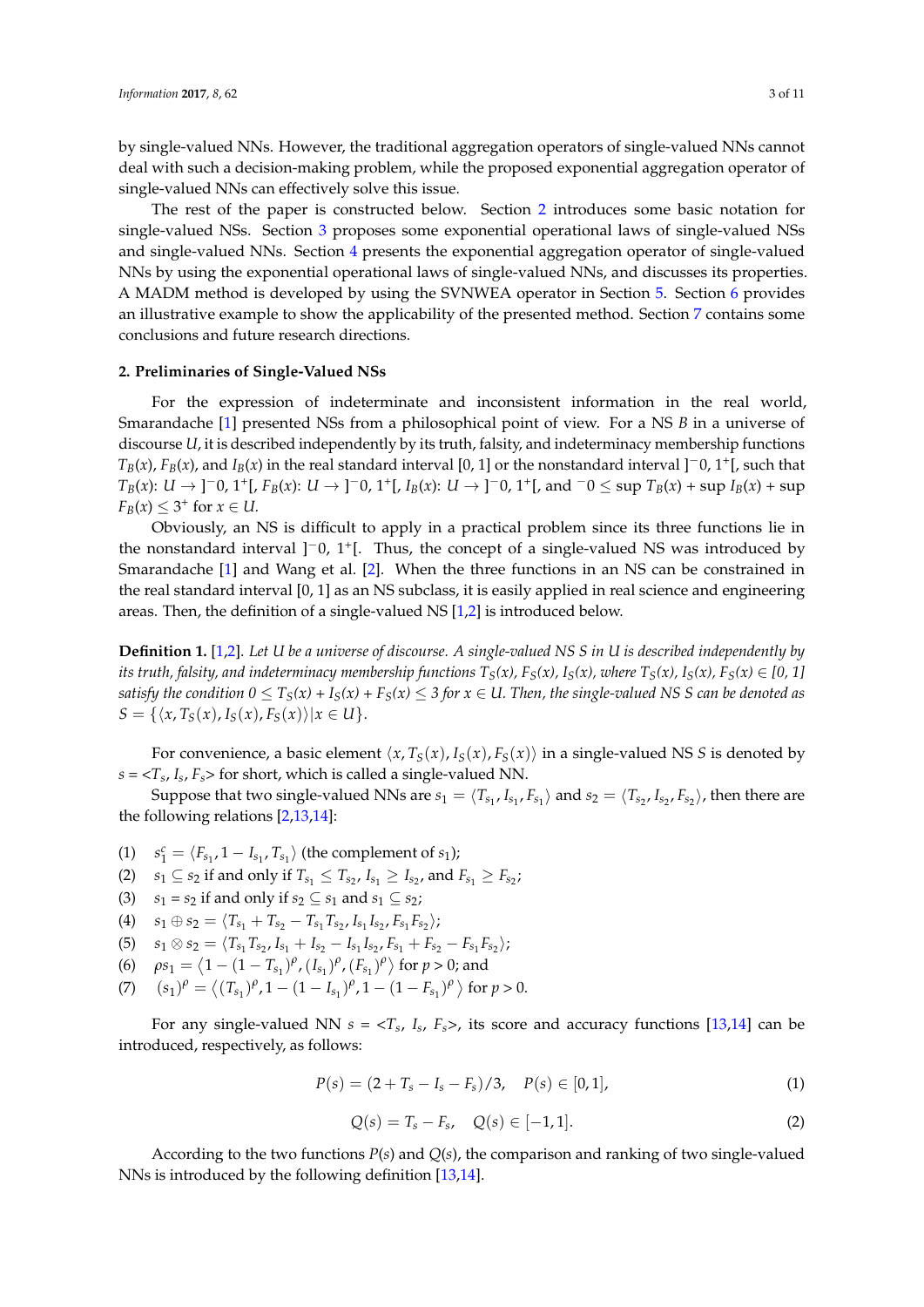**Definition 2.** Let  $s_1 = \langle T_{s_1}, I_{s_1}, F_{s_1} \rangle$  and  $s_2 = \langle T_{s_2}, I_{s_2}, F_{s_2} \rangle$  be two single-valued NNs. We can define the *following ranking method:*

- (1) If  $P(s_1) > P(s_2)$ , then  $s_1 > s_2$ ;
- (2) If  $P(s_1) = P(s_2)$  and  $Q(s_2) > Q(s_1)$ , then  $s_2 > s_1$ ;
- (3) If  $P(s_1) = P(s_2)$  and  $Q(s_1) = Q(s_2)$ , then  $s_2 = s_1$ .

Let  $s_i = \langle T_{s_i}, I_{s_i}, F_{s_i} \rangle$  (*i* = 1, 2, . . . , *n*) be a collection of single-valued NNs. Based on the weighted aggregation operators of interval NNs [\[13\]](#page-10-3), the single-valued neutrosophic weighted arithmetic averaging operator (SVNWAA) and the single-valued neutrosophic weighted geometric averaging operator (SVNWGA) can be introduced as follows:

$$
SVMWAA(s_1, s_2, ..., s_n) = \sum_{i=1}^{n} w_i s_i = \left\langle 1 - \prod_{i=1}^{n} (1 - T_{s_i})^{w_i}, \prod_{i=1}^{n} (I_{s_i})^{w_i}, \prod_{i=1}^{n} (F_{s_i})^{w_i} \right\rangle,
$$
(3)

$$
SVNWGA(s_1, s_2, ..., s_n) = \prod_{i=1}^n (s_i)^{w_i} = \left\langle \prod_{i=1}^n (T_{s_i})^{w_i}, 1 - \prod_{i=1}^n (1 - I_{s_i})^{w_i}, 1 - \prod_{i=1}^n (1 - F_{s_i})^{w_i} \right\rangle, \quad (4)
$$

where  $w_i$  (*i* = 1, 2, ..., *n*) is the weight of  $s_i$  (*i* = 1, 2, ..., *n*),  $w_i \in [0, 1]$ , and  $\sum_{i=1}^{n} w_i = 1$ .

# <span id="page-3-0"></span>**3. Exponential Operational Laws of Single-Valued NSs and Single-Valued NNs**

As a supplement to the existing operational laws of single-valued NSs, this section defines new exponential operational laws of single-valued NSs and single-valued NNs, where the positive real numbers are used as the bases and the single-valued NSs and single-valued NNs are used as the exponents.

**Definition 3.** Let  $S = \{ \langle x, T_S(x), I_S(x), F_S(x) \rangle \mid x \in U \}$  be a single-valued NS in a universe of discourse U. *Then, an exponential operational law of the single-valued NS S is defined as*

$$
\mu^{S} = \begin{cases} \left\{ \left\langle x, \mu^{1-T_{S}(x)}, 1 - \mu^{I_{S}(x)}, 1 - \mu^{F_{S}(x)} \right\rangle \middle| x \in U \right\}, & \mu \in (0,1) \\ \left\langle x, (1/\mu)^{1-T_{S}(x)}, 1 - (1/\mu)^{I_{S}(x)}, 1 - (1/\mu)^{F_{S}(x)} \right\rangle \middle| x \in U \right\}, & \mu \ge 1 \end{cases}
$$
(5)

where  $T_S(x) \in [0, 1]$ ,  $I_S(x) \in [0, 1]$ ,  $F_S(x) \in [0, 1]$ , and  $0 \le T_S(x) + I_S(x) + F_S(x) \le 3$  for  $x \in U$ . Obviously,  $\mu^S$  is also a single-valued NS. Let us discuss the following two cases:

- (1) If  $\mu \in [0, 1]$ , the membership functions of the truth, indeterminacy, and falsity are  $\mu^{1-T_S(x)}$  ∈ [0,1],  $\mu^{I_S(x)}$  ∈ [0,1], and  $\mu^{F_S(x)}$  ∈ [0,1] for any  $x \in U$ , respectively. Thus,  $\left\{ \left\langle x, \mu^{1-T_S(x)}, 1 - \mu^{I_S(x)}, 1 - \mu^{I_S(x)} \right\rangle \middle| x \in U \right\}$  is a single-valued NS.  $\overline{\phantom{a}}$
- (2) If  $\mu \geq 1$ , then there is  $0 \leq 1/\mu \leq 1$ . It is obvious that  $\left\{ \left\langle x, (1/\mu)^{1-T_S(x)}, 1 - (1/\mu)^{I_S(x)}, 1 - (1/\mu)^{F_S(x)} \right\rangle \middle| x \in U \right\}$  is also a single-valued NS.

Similarly, we can also propose an operational law for a single-valued NN.

**Definition 4.** Let  $s = *T*<sub>s</sub>, *I*<sub>s</sub>, *F*<sub>s</sub> > be a single-valued NN, then an exponential operational law of the single-valued$ *NN s is defined as follows:*

$$
\mu^{s} = \begin{cases} \langle \mu^{1-T_{s}}, 1-\mu^{I_{s}}, 1-\mu^{F_{s}} \rangle, & \mu \in (0,1) \\ \langle (1/\mu)^{1-T_{s}}, 1-(1/\mu)^{I_{s}}, 1-(1/\mu)^{F_{s}} \rangle, & \mu \ge 1 \end{cases}
$$
(6)

It is obvious that  $\mu^s$  is also a single-valued NN. Let us consider the following example.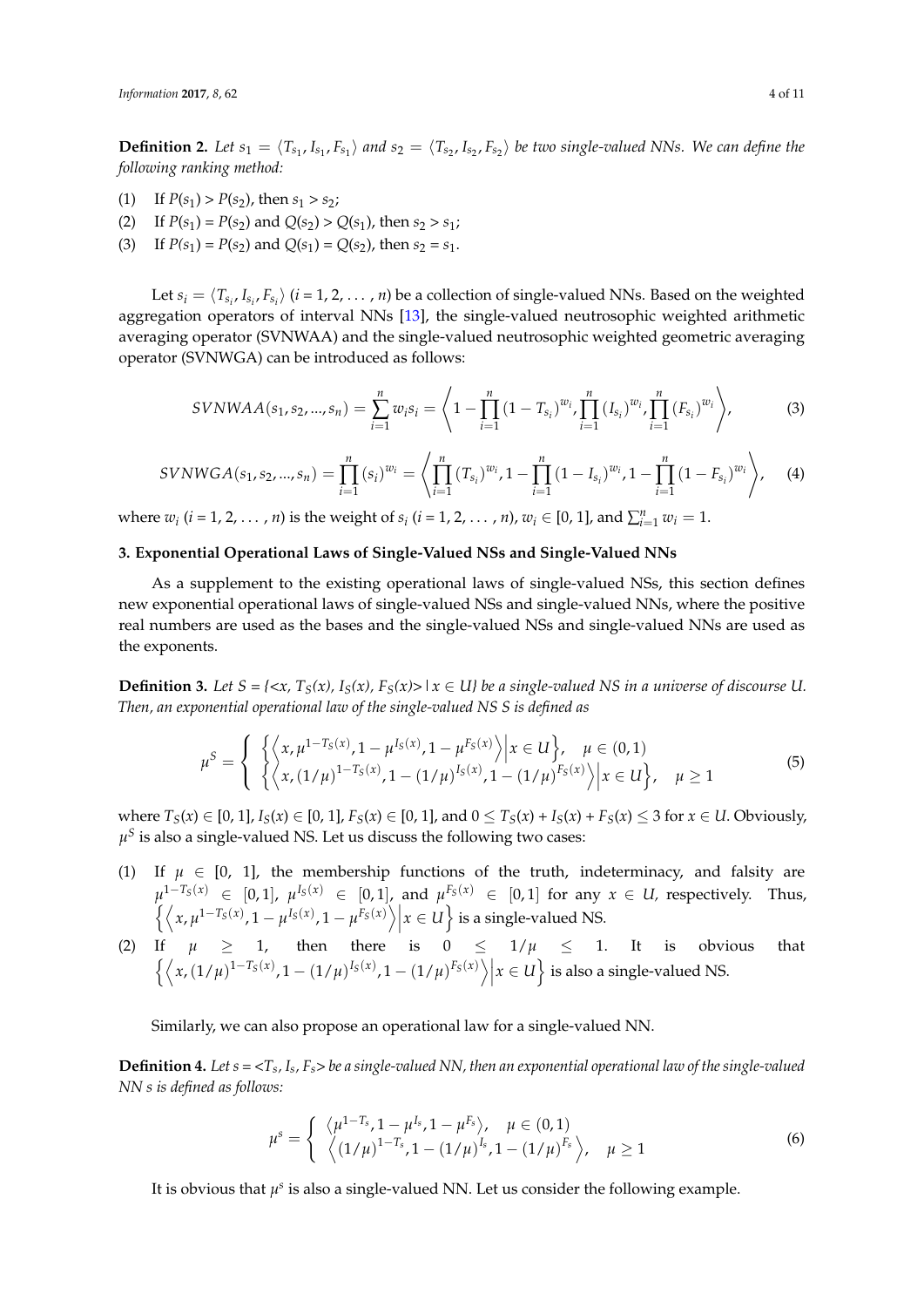**Example 1.** Assume that a single-valued NN s is  $s = <0.5$ , 0.3, 0.2>, and  $\mu_1 = 0.6$  and  $\mu_2 = 5$  are two real *numbers. Then, according to Definition 4, we can obtain*

$$
\mu_1^s = 0.6^{<0.5,0.3,0.2>} = \left\langle 0.6^{1-0.5}, 1-0.6^{0.3}, 1-0.6^{0.2} \right\rangle = \left\langle 0.7746, 0.1421, 0.0971 \right\rangle,
$$
  

$$
\mu_2^s = 5^{<0.5,0.3,0.2>} = \left\langle (1/5)^{1-0.5}, 1 - (1/5)^{0.3}, 1 - (1/5)^{0.2} \right\rangle = \left\langle 0.4472, 0.3830, 0.2752 \right\rangle.
$$

In the following, the properties of the exponential operational laws of single-valued NNs only are discussed when  $\mu \in (0, 1)$  because the properties of  $\mu^s$  for  $\mu \in (0, 1)$  are almost the same as  $\mu \geq 1$ .

**Theorem 1.** Let  $s_1 = \langle T_{s_1}, I_{s_1}, F_{s_1} \rangle$  and  $s_2 = \langle T_{s_2}, I_{s_2}, F_{s_2} \rangle$  be two single-valued NNs, and  $\mu \in (0, 1)$ . Then, *there are the following commutative laws:*

- (1)  $\mu^{s_2} \oplus \mu^{s_1} = \mu^{s_1} \oplus \mu^{s_2};$
- (2)  $\mu^{s_2} \otimes \mu^{s_1} = \mu^{s_1} \otimes \mu^{s_2}$ .

Obviously, the commutative laws are true. Their proofs are omitted here.

**Theorem 2.** Let  $s_1 = \langle T_{s_1}, I_{s_1}, F_{s_1} \rangle$ ,  $s_2 = \langle T_{s_2}, I_{s_2}, F_{s_2} \rangle$ , and  $s_3 = \langle T_{s_3}, I_{s_3}, F_{s_3} \rangle$  be three single-valued NNs, *and*  $\mu \in (0, 1)$ . Then, there are the following associative laws:

- $(\mu^{s_2} \oplus \mu^{s_3}) \oplus \mu^{s_1} = \mu^{s_2} \oplus (\mu^{s_3} \oplus \mu^{s_1});$
- (2)  $(\mu^{s_2} \otimes \mu^{s_3}) \otimes \mu^{s_1} = \mu^{s_2} \otimes (\mu^{s_3} \otimes \mu^{s_1}).$

Obviously, the associative laws are also true. Their proofs are omitted here.

**Theorem 3.** Let  $s = \langle T_s, I_s, F_s \rangle$  be a single-valued NN. If  $\mu_1 \ge \mu_2$ , then one can obtain  $(\mu_1)^s \ge (\mu_2)^s$  for  $\mu_1$ ,  $\mu_2 \in (0, 1)$  and  $(\mu_1)^s \le (\mu_2)^s$  for  $\mu_1$ ,  $\mu_2 \ge 1$ .

**Proof.** When  $\mu_1 \geq \mu_2$  and  $\mu_1, \mu_2 \in (0, 1)$ , based on Definition 4, we can obtain

$$
(\mu_1)^s = \left\langle (\mu_1)^{1-T_s}, 1-(\mu_1)^{I_s}, 1-(\mu_1)^{F_s} \right\rangle \text{and} (\mu_2)^s = \left\langle (\mu_2)^{1-T_s}, 1-(\mu_2)^{I_s}, 1-(\mu_2)^{F_s} \right\rangle.
$$

 $\int \text{Since } (\mu_1)^{1-T_s} \geq (\mu_2)^{1-T_s}, \quad 1-(\mu_1)^{I_s} \leq 1-(\mu_2)^{I_s}, \quad \text{and} \quad 1-(\mu_1)^{F_s} \leq 1-(\mu_2)^{F_s}$ for  $\mu_1 \ge \mu_2$ , their scores  $\text{are}P((\mu_1)^s) = [(\mu_1)^{1-T_s} + 2 - (1 - (\mu_1)^{I_s}) - (1 - (\mu_1)^{F_s})]/3 =$  $\left[ (\mu_1)^{1-T_s} + (\mu_1)^{I_s} + (\mu_1)^{F_s} \right]$  /3 and  $P((\mu_2)^s) = \left[ (\mu_2)^{1-T_s} + 2 - (1 - (\mu_2)^{I_s}) - (1 - (\mu_2)^{F_s}) \right]$  /3 =  $\left[ (\mu_2)^{1-T_s} + (\mu_2)^{I_s} + (\mu_2)^{F_s} \right]$  /3. Thus, there are the following two cases:

(a) If  $P((\mu_2)^s) > P((\mu_1)^s)$ , then  $(\mu_2)^s > (\mu_1)^s$ .

(b) If  $P((\mu_2)^s) = P((\mu_1)^s)$ , then we can only obtain  $(\mu_1)^{1-T_s} = (\mu_2)^{1-T_s}$ ,  $1-(\mu_1)^{I_s} = 1-(\mu_2)^{I_s}$ , and  $1 - (\mu_1)^{F_s} = 1 - (\mu_2)^{F_s}$  for  $\mu_1 = \mu_2$ , i.e.,  $(\mu_1)^s = (\mu_2)^s$ .

According to the above two cases, there is  $(\mu_1)^s \ge (\mu_2)^s$ . Then, when  $\mu_1$ ,  $\mu_2 \ge 1$  and  $\mu_1 \ge \mu_2$ , we can know  $0 < 1/\mu_1 \leq 1/\mu_2 \leq 1$ . As discussed above, we can obtain  $(\mu_1)^s \leq (\mu_2)^s$ . This completes the proof.  $\square$ 

Meanwhile,  $\mu^s$  implies some special values when  $\mu$  takes some values:

- (1) If  $\mu = 1$ , then  $\mu^s = \langle \mu^{1-T_s}, 1 \mu^{I_s}, 1 \mu^{F_s} \rangle = \langle 1, 0, 0 \rangle$  for every single-valued NN *s*;
- (2) If  $s = <1, 0, 0>$ , then  $\mu^s = \langle \mu^{1-T_s}, 1 \mu^{I_s}, 1 \mu^{F_s} \rangle = \langle 1, 0, 0 \rangle$  for every value of  $\mu$ ;
- (3) If  $s = 0, 1, 1$ >, then  $\mu^s = \langle \mu^{1-T_s}, 1 \mu^{I_s}, 1 \mu^{F_s} \rangle = \langle \mu, 1 \mu, 1 \mu \rangle$  for every value of  $\mu$ .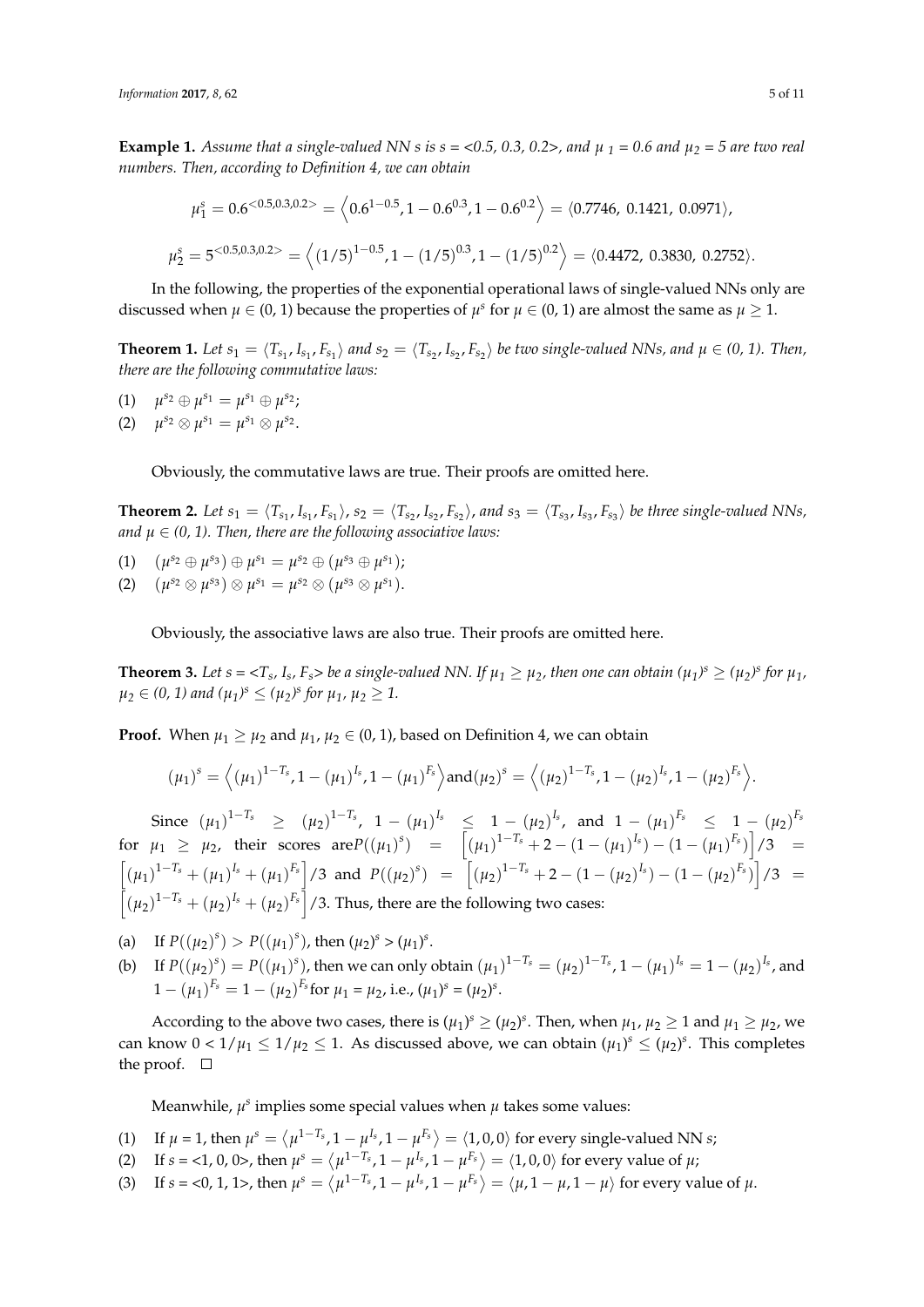### <span id="page-5-0"></span>**4. Single-Valued Neutrosophic Weighted Exponential Aggregation Operator**

Based on Definition 4, this section develops a SVNWEA operator, where the bases are a collection of positive real numbers of  $\mu_i$  ( $i$  =1, 2, ...,  $n$ ) and the exponents are a collection of single-valued NNs for  $s_i = \langle T_{s_i}, I_{s_i}, F_{s_i} \rangle$  (*i*=1, 2, ..., *n*).

**Definition 5.** Let  $s_i = \langle T_{s_i}, I_{s_i}, F_{s_i} \rangle$  for  $i = 1, 2, ..., n$  be a collection of single-valued NNs,  $\mu_i \in (0, 1)$  for  $i = 1, 2, \ldots, n$ , and SVNWEA:  $\Omega^n \to \Omega$ . If the function SVNWEA is defined as

$$
SVMWEA(s_1, s_2, \cdots, s_n) = \prod_{i=1}^{n} (\mu_i)^{s_i},
$$
\n(7)

then the function SVNWEA is called a SVNWEA operator, where  $s_i$  ( $i = 1, 2, ..., n$ ) is the exponential weight of  $\mu_i$  (*i* = 1, 2, ..., *n*).

**Theorem 4.** Let  $s_i = \langle T_{s_i}, I_{s_i}, F_{s_i} \rangle$  for  $i = 1, 2, ..., n$  be a collection of single-valued NNs. Then the aggregated *value of the SVNWEA operator is a single-valued NN, where*

$$
SVMWEA(s_1, s_2, \cdots, s_n) = \left\langle \prod_{i=1}^n (\mu_i)^{1-T_{s_i}}, 1 - \prod_{i=1}^n (\mu_i)^{I_{s_i}}, 1 - \prod_{i=1}^n (\mu_i)^{F_{s_i}} \right\rangle
$$
(8)

and  $s_i$  ( $i = 1, 2, ..., n$ ) is the exponential weight of  $\mu_i$  ( $i = 1, 2, ..., n$ ).

**Proof.** By using mathematical induction, we can prove Equation (8).

(1) When  $n = 2$ , we have

$$
SVMWEA(s_1, s_2) = (\mu_1)^{s_1} \otimes (\mu_2)^{s_1}
$$
  
=  $\left\langle \begin{array}{l} (\mu_1)^{1-T_{s_1}}(\mu_2)^{1-T_{s_2}}, 1-(\mu_1)^{I_{s_1}}+1-(\mu_2)^{I_{s_2}}- \left(1-(\mu_1)^{I_{s_1}}\right) \left(1-(\mu_2)^{I_{s_2}}\right), \\ 1-(\mu_1)^{F_{s_1}}+1-(\mu_2)^{F_{s_2}}- \left(1-(\mu_1)^{F_{s_1}}\right) \left(1-(\mu_2)^{F_{s_2}}\right) \end{array} \right\rangle$   
=  $\left\langle \prod_{i=1}^2 (\mu_i)^{1-T_{s_i}}, 1-\prod_{i=1}^2 (\mu_i)^{I_{s_i}}, 1-\prod_{i=1}^2 (\mu_i)^{F_{s_i}} \right\rangle.$  (9)

(2) When  $n = k$ , according to Equation (8) there is the following formula:

$$
SVMWEA(s_1, s_2, \cdots, s_k) = \left\langle \prod_{i=1}^k (\mu_i)^{1-T_{s_i}}, 1 - \prod_{i=1}^k (\mu_i)^{I_{s_i}}, 1 - \prod_{i=1}^k (\mu_i)^{F_{s_i}} \right\rangle.
$$
 (10)

(3) When  $n = k+1$ , we have the following results based on the operational laws of Definition 4 and combining (9) and (10)

$$
SVMWEA(s_1, s_2, \cdots, s_k, s_{k+1}) = \left\langle \prod_{i=1}^k (\mu_i)^{1-T_{s_i}}, 1 - \prod_{i=1}^k (\mu_i)^{I_{s_i}}, 1 - \prod_{i=1}^k (\mu_i)^{F_{s_i}} \right\rangle \otimes (\mu_{k+1})^{s_{k+1}}
$$
  
=  $\left\langle \prod_{i=1}^{k+1} (\mu_i)^{1-T_{s_i}}, 1 - \prod_{i=1}^{k+1} (\mu_i)^{I_{s_i}}, 1 - \prod_{i=1}^{k+1} (\mu_i)^{F_{s_i}} \right\rangle$ .

Therefore, for the above results we can obtain that Equation (8) holds for any *n*. Thus, the proof is completed.  $\square$ 

It is obvious that the SVNWEA operator contains the following properties: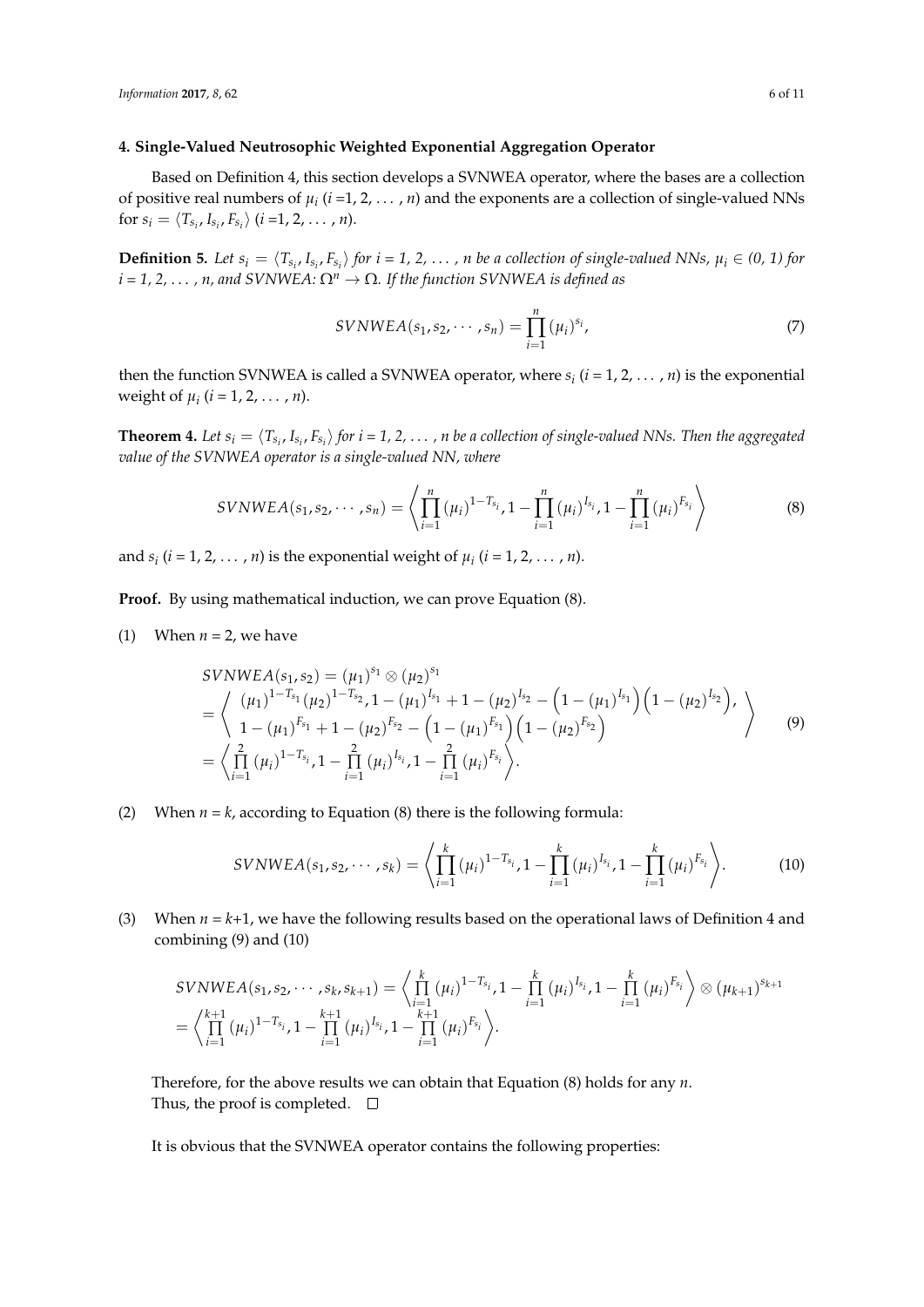- (1) Boundedness: Let  $s_i = \langle T_{s_i}, I_{s_i}, F_{s_i} \rangle$  (*i* = 1, 2, ..., *n*) be a collection of  $\left\langle \min_{i} (T_{s_i}), \max_{i} (F_{s_i}) \right\rangle$ ,  $s_{\max} = \min_{i} (T_{s_i})$ ,  $\max_{i} (F_{s_i})$ ,  $s_{\max} = \min_{i} (T_{s_i})$  $\left\langle \max_i(T_{s_i}), \min_i(I_{s_i}), \min_i(F_{s_i}) \right\rangle$  for  $i = 1, 2, ..., n$ ,  $s^+ = SVMWEA(s_{\max}, s_{\max}, \dots, s_{\max}) =$  $\langle \prod$ <sup>*n*</sup>  $\prod_{i=1}^{n} (\mu_i)^{1-\max_i(T_{s_i})}, 1-\prod_{i=1}^{n}$  $\prod_{i=1}^{n} (\mu_i)^{\min(i_{s_i})}, 1 - \prod_{i=1}^{n}$  $\prod_{i=1}^{n} (\mu_i)^{\min(F_{s_i})}$ , *s*<sup>−</sup> =  $SVMWEA(s_{\text{min}}, s_{\text{min}}, \cdots, s_{\text{min}}) = \left\langle \prod_{i=1}^{n} \right\rangle$  $\prod_{i=1}^{n} (\mu_i)^{1-\min_i(T_{s_i})}, 1-\prod_{i=1}^{n}$  $\prod_{i=1}^{n} (\mu_i)^{\max(i_{s_i})}, 1 - \prod_{i=1}^{n}$  $\prod_{i=1}^{n} (\mu_i)^{\max(F_{s_i})}$ then there is  $s^- \leq SVNWEA(s_1,s_2,\dots,s_n) \leq s^+$ .
- (2) Monotonicity: Let  $s_i = \langle T_{s_i}, I_{s_i}, F_{s_i} \rangle$  and  $s_i^* = \langle T_{s_i^*}, I_{s_i^*}, F_{s_i^*} \rangle$  $\overline{\arctan{n}}$  for *i* = 1, 2, ..., *n* be two collections of  $\text{single-valued NNs. If } s_i \leq s_i^*$ , then  $SVNWEA(s_1, s_2, \cdots, s_n) \leq SVNWEA(s_1^*, s_2^*, \cdots, s_n^*)$ .

**Proof.** (1) For any *i*, we have  $\min_i(T_{s_i}) \leq T_{s_i} \leq \max_i(T_{s_i})$ ,  $\min_i(I_{s_i}) \leq I_{s_i} \leq \max_i(I_{s_i})$ , and  $\min_i(F_{s_i}) \leq F_{s_i} \leq \max_i(F_{s_i})$ . Then  $\prod_{i=1}^n$  $\prod_{i=1}^{n} (\mu_i)^{1-T_{s_i}} \geq \prod_{i=1}^{n}$  $\prod_{i=1}^{n} (\mu_i)^{1-\min_i(T_{s_i})}, \prod_{i=1}^{n}$  $\prod_{i=1}^{n} (\mu_i)^{1-T_{s_i}} \leq \prod_{i=1}^{n}$  $\prod_{i=1}^{n} (\mu_i)^{1-\max_i(T_{s_i})}$  $1-\prod_{1}^{n}$  $\prod_{i=1}^{n} (\mu_i)^{I_{s_i}} \leq 1 - \prod_{i=1}^{n}$  $\prod_{i=1}^{n} (\mu_i)^{\max(I_{s_i})}, 1 - \prod_{i=1}^{n}$  $\prod_{i=1}^{n} (\mu_i)^{I_{s_i}} \geq 1 - \prod_{i=1}^{n}$  $\prod_{i=1}^{n} (\mu_i)^{\min(I_{s_i})}, 1 - \prod_{i=1}^{n}$  $\prod_{i=1}^{n} (\mu_i)^{F_{s_i}} \leq$  $1 - \prod_{i=1}^{n}$  $\prod_{i=1}^{n} (\mu_i)^{\max(F_{s_i})}$ , and  $1 - \prod_{i=1}^{n} (\mu_i)^{F_{s_i}} \ge 1 - \prod_{i=1}^{n} (\mu_i)^{\min(F_{s_i})}$ . *i*=1 *i*=1

Let SVNWEA( $s_1, s_2, \cdots, s_n$ ) =  $s = \langle T_s, I_s, F_s \rangle$ ,  $s^- = \langle T_{s^-}, I_{s^-}, F_{s^-} \rangle$ , and  $s^+ = \langle T_{s^+}, I_{s^+}, F_{s^+} \rangle$ , then their score values are as follows:

$$
P(s) = (2 + T_s - I_s - F_s)/3 = \frac{1}{3} \left[ \prod_{i=1}^{n} (\mu_i)^{1-T_{s_i}} + \prod_{i=1}^{n} (\mu_i)^{I_{s_i}} + \prod_{i=1}^{n} (\mu_i)^{F_{s_i}} \right]
$$
  
\n
$$
\geq P(s^-) = (2 + T_s - I_s - F_s -)/3 = \frac{1}{3} \left[ \prod_{i=1}^{n} (\mu_i)^{1-\min_{i} (T_{s_i})} + \prod_{i=1}^{n} (\mu_i)^{\min_{i} (I_{s_i})} + \prod_{i=1}^{n} (\mu_i)^{\max(I_{s_i})} \right]
$$
  
\n
$$
P(s) = (2 + T_s - I_s - F_s)/3 = \frac{1}{3} \left[ \prod_{i=1}^{n} (\mu_i)^{1-T_{s_i}} + \prod_{i=1}^{n} (\mu_i)^{I_{s_i}} + \prod_{i=1}^{n} (\mu_i)^{F_{s_i}} \right]
$$
  
\n
$$
\leq P(s^+) = (2 + T_{s^+} - I_{s^+} - F_{s^+})/3 = \frac{1}{3} \left[ \prod_{i=1}^{n} (\mu_i)^{1-\max(T_{s_i})} + \prod_{i=1}^{n} (\mu_i)^{\min(I_{s_i})} + \prod_{i=1}^{n} (\mu_i)^{\min(I_{s_i})} \right]
$$

Thus, there are the following three cases:

- (a) If  $P(s^-) < P(s) < P(s^+)$ , then  $s^- < SVNWEA(s_1, s_2, \dots, s_n) < s^+$  holds obviously.
- (b) If  $P(s) = P(s^-)$ , then there is  $2 + T_s I_s F_s = 2 + T_{s^-} I_{s^-} F_{s^-}$ . Thus, we can obtain  $T_s = T_{s^-}$ ,  $F_s = F_{s^-}$ , and  $I_s = I_{s^-}$ . Hence, there is  $Q(s) = T_s - F_s = T_{s^-} - F_{s^-} = Q(s^-)$ . Based on Definition 2, we have  $s = SVNWEA(s_1, s_2, \dots, s_n) = s^-$ .
- (c) If  $P(s) = P(s^+)$ , then there is  $2 + T_s I_s F_s = 2 + T_{s^+} I_{s^+} F_{s^+}$ . Thus, we can obtain  $T_s = T_{s^+}$ ,  $F_s = F_{s^+}$ , and  $I_s = I_{s^+}$ . Hence, there is  $Q(s) = T_s - F_s = T_{s^+} - F_{s^+} = Q(s^+)$ . Based on Definition 2, we have  $s = SVNWEA(s_1, s_2, \dots, s_n) = s^+.$

Based on the above three cases, there is  $s^- \leq SVNWEA(s_1,s_2,\dots,s_n) \leq s^+$ .

(2) If  $s_i\leq s_i^*$ , this implies  $T_{s_i}\leq T_{s_i^*}$ ,  $I_{s_i}\geq I_{s_i^*}$ , and  $F_{s_i}\geq F_{s_i^*}$  for any  $i.$  Then, we have  $\mu^{1-T_{s_i}}\leq \mu^{1-T_{s_i^*}}$ ,  $\mu^{I_{s_i}} \ge \mu^{I_{s_i^*}}$ , and  $\mu^{F_{s_i}} \ge \mu^{F_{s_i^*}}$ . Hence, there are  $\prod$  $\prod_{i=1}^{n} \mu^{1-T_{s_i}} \leq \prod_{i=1}^{n}$  $\prod_{i=1}^{n} \mu^{1-T_{s_i^*}}$ , 1 –  $\prod_{i=1}^{n}$  $\prod_{i=1}^{n} \mu^{I_{s_i}} \leq 1 - \prod_{i=1}^{n}$  $\prod_{i=1}^{n} \mu^{I_{s_i^*}}$ and  $1 - \prod_{i=1}^{n} \mu^{F_{s_i}} \leq 1 - \prod_{i=1}^{n} \mu^{F_{s_i^*}}$ .

Let  $SVNWEA(s_1, s_2, \cdots, s_n) = s = \langle T_s, I_s, F_s \rangle$  and  $s^* = \langle T_{s^*}, I_{s^*}, F_{s^*} \rangle$ . Then, according to Equation (1), the score values are as follows: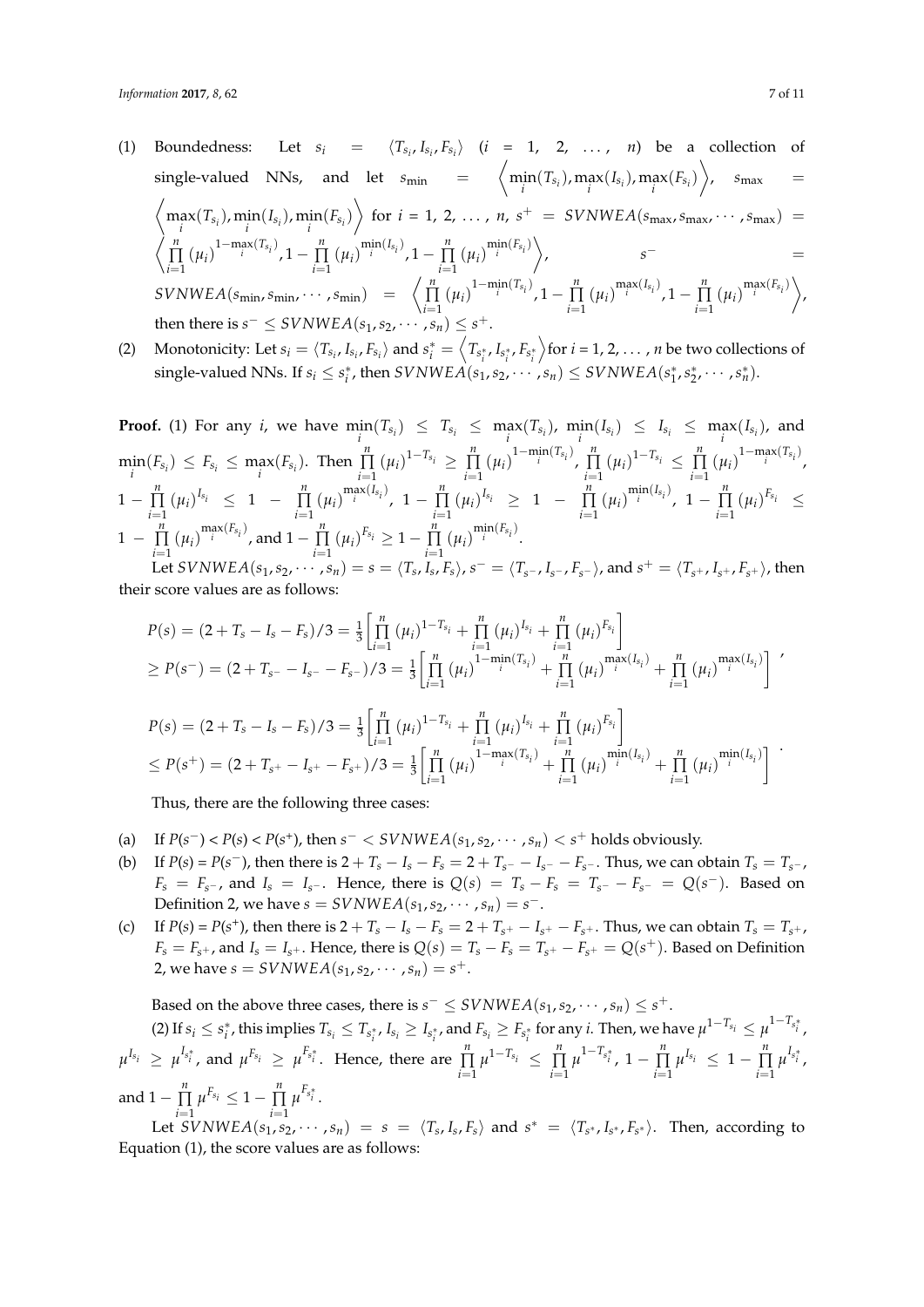$$
P(s) = (2 + T_s - I_s - F_s)/3 = \frac{1}{3} \left[ \prod_{i=1}^{n} \mu^{1-T_{s_i}} + \prod_{i=1}^{n} \mu^{I_{s_i}} + \prod_{i=1}^{n} \mu^{F_{s_i}} \right] \leq P(s^*) = (2 + T_{s^*} - I_{s^*} - F_{s^*})/3 = \frac{1}{3} \left[ \prod_{i=1}^{n} \mu^{1-T_{s_i^*}} + \prod_{i=1}^{n} \mu^{I_{s_i^*}} + \prod_{i=1}^{n} \mu^{F_{s_i^*}} \right] .
$$

Hence, there are the following two cases:

- (a) If  $P(s) < P(s^*)$ , then there is  $SVMWEA(s_1, s_2, \dots, s_n) < SWNWEA(s_1^*, s_2^*, \dots, s_n^*)$ .
- (b) If  $P(s) = P(s^*)$ , then there is  $2 + T_s I_s F_s = 2 + T_{s^*} I_s F_{s^*}$ . Thus, we can obtain  $T_s = T_{s^*}$ ,  $F_s = F_{s^*}$ , and  $I_s = I_{s^*}$ . Hence, there is  $Q(s) = T_s - F_s = T_{s^*} - F_{s^*} = Q(s^*)$ . Based on Definition 2, we have  $SVNWEA(s_1, s_2, \dots, s_n) = SVNWEA(s_1^*, s_2^*, \dots, s_n^*)$ .

According to the above two cases, there is  $SVNWEA(s_1, s_2, \dots, s_n) \leq SVNWEA(s_1^*, s_2^*, \dots, s_n^*)$ . Therefore, we complete the proofs.  $\Box$ 

## <span id="page-7-0"></span>**5. MADM Method Based on the SVNWEA Operator**

By the SVNWEA operator, we can deal with some MADM problems, where the weight of an attribute can be expressed as a single-valued NN  $s_i$  ( $i = 1, 2, ..., n$ ), and  $\mu_i \in (0, 1)$  ( $i = 1, 2, ..., n$ ) can be represented as the attribute value for an alternative. Thus, we can establish a MADM method.

In a MADM problem, let  $B = \{B_1, B_2, \ldots, B_m\}$  be a set of alternatives and  $R = \{R_1, R_2, \ldots, R_n\}$  be a set of attributes. The suitable judgment (satisfaction evaluation) of an attribute *R<sup>i</sup>* (*i* = 1, 2, . . . , *n*) for an alternative  $B_j$  ( $j = 1, 2, ..., m$ ) is given by decision-makers, and then the evaluation values are expressed by a positive real/fuzzy number  $\mu_{ji} \in (0, 1)$  ( $j = 1, 2, ..., m$ ;  $i = 1, 2, ..., n$ ). Therefore, a decision matrix  $D = (\mu_{ji})_m \times n$  can be established. Then, the single-valued NN  $s_i = \langle T_{s_i}, I_{s_i}, F_{s_i} \rangle$  is given as the weight of the attribute  $R_i$  ( $i = 1, 2, ..., n$ ), where  $T_{s_i} \in [0, 1]$  indicates the degree to which a DM prefers the attribute  $R_i$ ,  $I_{s_i} \in [0,1]$  indicates the indeterminate degree to which a DM prefers/does not prefer the attribute  $R_i$ , and  $F_{s_i} \in [0,1]$  indicates the degree to which a DM does not prefer the attribute *Ri* . Then, the decision-making steps are described below:

- **Step 1:** Use Equation (8) to get the overall attribute value  $d_i = \text{SUNWEA}(s_1, s_2, \dots, s_n)$  ( $j = 1, 2, \dots, m$ ) for the alternatives  $B_j$  ( $j = 1, 2, \ldots, m$ ).
- **Step 2:** Utilize Equation (1) to calculate the score values of  $P(d_j)$  ( $j = 1, 2, ..., m$ ). Then the accuracy degrees of  $Q(d_i)$  and  $Q(d_j)$  are calculated if the two score values  $P(d_i)$  and  $P(d_j)$  are equal.
- **Step 3:** According to the score values (the accuracy degrees), the alternatives are ranked and the best one is selected.

### **Step 4:** End.

#### <span id="page-7-1"></span>**6. Illustrative Example**

This section gives an illustrative example of the selection problem of global suppliers for a manufacturing company as the single-valued neutrosophic MADM problem to show the application and rationality of the presented decision-making method based on the SVNWEA operator.

Let us consider a manufacturing company, which needs to choose the best global supplier corresponding to the core competencies of suppliers. The manufacturing company provides a set of four suppliers  $B = \{B_1, B_2, B_3, B_4\}$ , which need to satisfy the four attributes: (1)  $R_1$  (the level of technology innovation); (2)  $R_2$  (reputation); (3)  $R_3$  (the ability of management); and (4)  $R_4$  (the level of service).

Then, the suitable judgment (satisfaction evaluation) of an attribute  $R_i$  ( $i = 1, 2, 3, 4$ ) for an alternative *B<sup>j</sup>* (*j* = 1, 2, 3, 4) is given by decision-makers, and then the evaluation values are represented by the positive real/fuzzy values of  $\mu_{ji} \in (0, 1)$  (*j*, *i* = 1, 2, 3, 4), which are established by the following decision matrix *D*: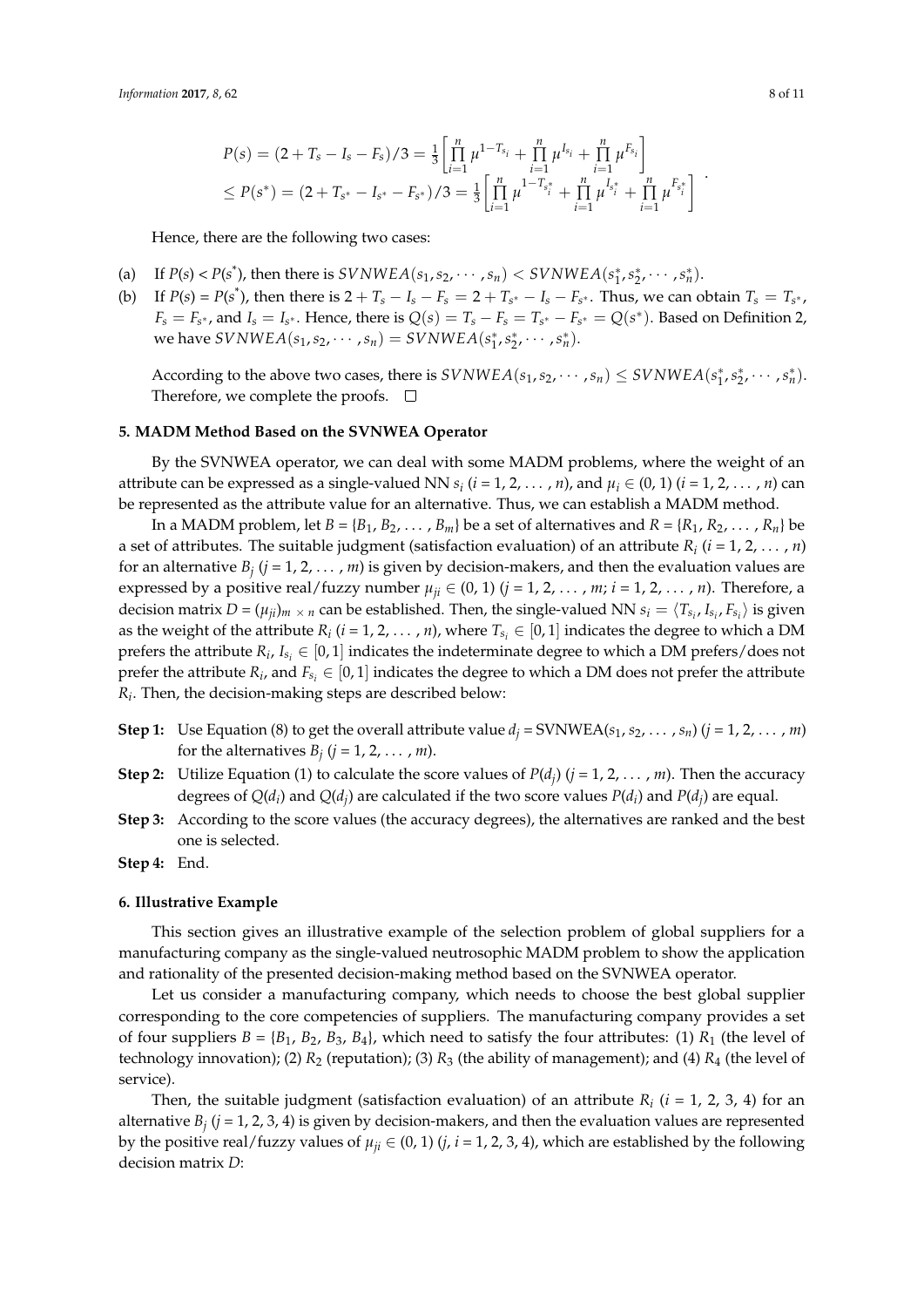$$
D = \left[ \begin{array}{rrr} 0.6 & 0.7 & 0.8 & 0.7 \\ 0.6 & 0.8 & 0.7 & 0.9 \\ 0.7 & 0.6 & 0.8 & 0.7 \\ 0.8 & 0.7 & 0.6 & 0.8 \end{array} \right].
$$

Then, the single-valued neutrosophic weight vector for the four attributes is  $S = (s_1, s_2, s_3, s_4)$  $(<0.6, 0.2, 0.4$ ,  $<0.7, 0.1, 0.2$ ,  $<0.7, 0.2, 0.1$ ,  $<0.8, 0.3, 0.2$ ).

The proposed MADM method is applied to solve the supplier selecting problem, and then its decision-making steps are given as follows:

**Step 1:** Use Equation (8) to calculate the overall value of attributes for each supplier  $B_j$  ( $j = 1, 2, 3, 4$ ): When  $j = 1$ , we can obtain

$$
d_1 = SVNWEA(s_1, s_2, s_3, s_4) = \left\langle \prod_{i=1}^4 (\mu_{1i})^{1-T_{s_i}}, 1 - \prod_{i=1}^4 (\mu_{1i})^{I_{s_i}}, 1 - \prod_{i=1}^4 (\mu_{1i})^{F_{s_i}} \right\rangle.
$$
  
=  $\langle 0.6379, 0.2513, 0.3088 \rangle$ 

By the similar calculation, we can obtain the rest of the results:

*d*<sub>2</sub> = <0.6708, 0.2034, 0.2634>, *d*<sub>3</sub> = <0.6478, 0.2397, 0.2872>, and *d*<sub>4</sub> = <0.6743, 0.2207, 0.2261>. **Step 2:** Compute the score values of  $d_j$  ( $j = 1, 2, 3, 4$ ) by Equation (1):

$$
P(d_1) = 0.6926
$$
,  $P(d_2) = 0.7346$ ,  $P(d_3) = 0.7070$ , and  $P(d_4) = 0.7425$ .

**Step 3:** Since the ranking order of the score values is  $P(d_4) > P(d_2) > P(d_3) > P(d_1)$ , the ranking order of the four alternatives is  $B_4 > B_2 > B_3 > B_1$ . Therefore,  $B_4$  is the best supplier among the four suppliers.

For a convenient comparison, we use the single-valued neutrosophic weighted arithmetic averaging (SVNWAA) operator of Equation (3) to solve the decision-making problem.

**Step 1:** Use Equation (3) to compute the overall value of attributes for each supplier  $B_j$  ( $j = 1, 2, 3, 4$ ):

When  $j = 1$ , we can obtain

$$
d_1' = SVMWA(s_1, s_2, s_3, s_4) = \sum_{i=1}^4 s_i \mu_{1i} = \left\langle 1 - \prod_{i=1}^n (1 - T_{s_i})^{\mu_{1i}}, \prod_{i=1}^n (I_{s_i})^{\mu_{1i}}, \prod_{i=1}^n (F_{s_i})^{\mu_{1i}} \right\rangle
$$
  
=  $\langle 0.9693, 0.0090, 0.0096 \rangle$ 

Similarly, we can calculate the overall attribute values of the rest of the suppliers for *B<sup>j</sup>*  $(j = 2, 3, 4)$ :

 $d_2' = \langle 0.9777, 0.0066, 0.0075 \rangle$ ,  $d_3' = \langle 0.9684, 0.0097, 0.0103 \rangle$ , and  $d_4' = \langle 0.9723, 0.0080, 0.0108 \rangle$ . **Step 2:** Compute the score values of  $d_j$ <sup>'</sup> ( $j = 1, 2, 3, 4$ ) by Equation (1) as follows:

 $P(d_1') = 0.9835, P(d_2') = 0.9879, P(d_3') = 0.9828, \text{ and } P(d_4') = 0.9845.$ 

**Step 3:** Since the ranking order of the four score values is  $P(d_2') > P(d_4') > P(d_1') > P(d_3')$ , the ranking order of the four alternatives is  $B_2 > B_4 > B_1 > B_3$  and the best supplier is  $B_2$ .

<span id="page-8-0"></span>For comparative convenience between the two methods, their results are shown in Table [1.](#page-8-0)

**Table 1.** The results of the two decision-making methods.

| <b>Aggregated Method</b> | <b>Score Value</b>                                                       | <b>Ranking</b>          |
|--------------------------|--------------------------------------------------------------------------|-------------------------|
| SVNWEA operator          | $P(d_1) = 0.6926, P(d_2) = 0.7346, P(d_3) = 0.7070, P(d_4) = 0.7425$     | $B_4 > B_2 > B_3 > B_1$ |
| SVNWAA operator          | $P(d_1') = 0.9835, P(d_2') = 0.9879, P(d_3') = 0.9828, P(d_4') = 0.9845$ | $B_2 > B_4 > B_1 > B_3$ |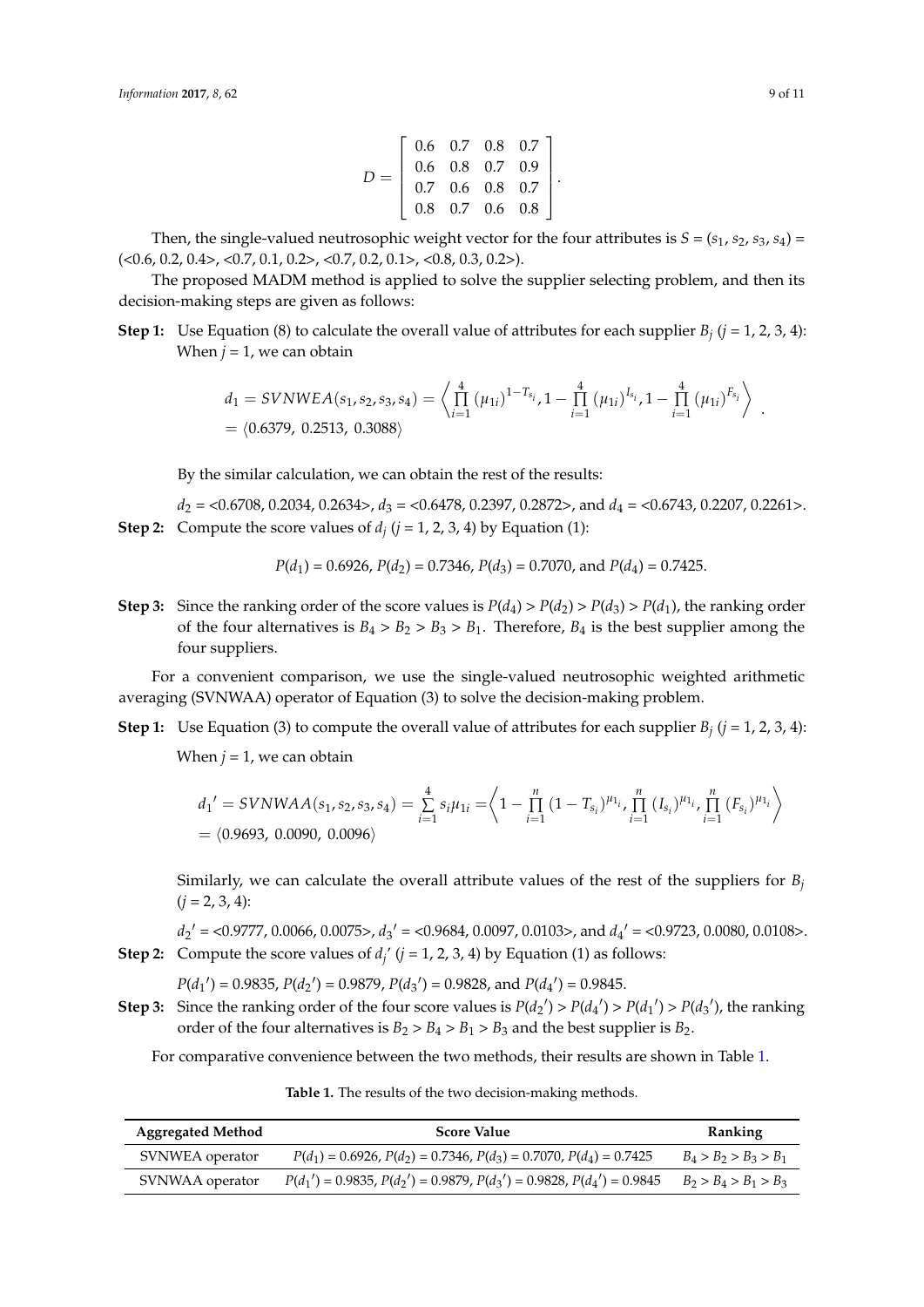From the results of Table [1,](#page-8-0) we can give the comparative analyses between the SVNWEA operator and the SVNWAA operator as follows:

(1) In Step 1, the SVNWEA operator needs to utilize the attribute weight of the single-valued NN  $s_i$  and the characteristic value  $\mu_{ji} \in (0, 1)$  of an attribute  $R_i$  for an alternative  $B_j$ ; while the SVNWAA operator needs to exchange the roles of  $s_j$  and  $\mu_{ij}$  to use it, by the attribute weight  $\mu_{ij} \in (0, 1)$  and the characteristic value *s<sup>i</sup>* of an attribute *R<sup>i</sup>* for an alternative *B<sup>j</sup>* . Therefore, the SVNWAA operator used in this case is unreasonable while the SVNWEA operator used in this case is reasonable, because we do not change the positions and the meanings of the attribute values and the weights.

(2) The two ranking orders derived by using the SVNWEA operator and the SVNWAA operator are obviously different. The main reason is that the positions and meanings of the attribute values and the weights are necessarily exchanged, respectively, which may result in unreasonable decision-making results.

Furthermore, compared with the existing method introduced in an IFN environment [\[24\]](#page-10-14), our method uses single-valued neutrosophic weights, which contain truth, falsity, and indeterminacy degrees, and can deal with the incomplete, indeterminate, and inconsistent problems in a decision-making process; the existing method [\[24\]](#page-10-14) uses intuitionistic fuzzy weights, which contain truth and falsity degrees, and cannot handle the incomplete, indeterminate, and inconsistent decision-making problems. Since an IFN is only a special case of a single-valued NN, our method is the extension of the existing method [\[24\]](#page-10-14), and then the existing method [\[24\]](#page-10-14) is only a special case of our method.

Besides, existing NN decision-making methods based on NN weighted aggregation operators also cannot deal with decision-making problems using single-valued neutrosophic exponential weights as presented in this paper.

Obviously, using single-valued neutrosophic weights can make the decision-making process more appropriate and effective, and more suitably reflect the real decision-making process. Therefore, our method not only extends the existing methods, but also provides a new way for decision-makers in a single-valued neutrosophic environment.

## <span id="page-9-2"></span>**7. Conclusions**

This paper proposed new exponential operational laws of single-valued NSs and single-valued NNs as a useful supplement to the existing operational laws of single-valued NSs and single-valued NNs. Then, we presented the SVNWEA operator for aggregating single-valued neutrosophic information, and discussed its properties. Next, we established the MADM method by use of the SVNWEA operator to solve MADM problems with single-valued neutrosophic exponential weights. Finally, an illustrative example was provided to show the applicability and rationality of the presented method. In future work, we shall further extend the developed method to interval NNs and apply it to other fields, such as medical diagnosis and image processing.

**Acknowledgments:** This paper is supported by the National Natural Science Foundation of China (No. 71471172).

**Author Contributions:** Jun Ye proposed the exponential operational laws of single-valued NSs and single-valued NNs, and the SVNWEA operator; Zhikang Lu presented the MADM method by use of the SVNWEA operator to solve MADM problems with single-valued neutrosophic exponential weights and provided the calculation and analysis of the illustrative example; Jun Ye and Zhikang Lu wrote the paper.

**Conflicts of Interest:** The authors declare that we have no conflict of interest regarding the publication of this paper.

#### **References**

- <span id="page-9-0"></span>1. Smarandache, F. *Neutrosophy: Neutrosophic Probability, Set, and Logic*; American Research Press: Rehoboth, DE, USA, 1998.
- <span id="page-9-1"></span>2. Wang, H.; Smarandache, F.; Zhang, Y.Q.; Sunderraman, R. *Interval Neutrosophic Sets and Logic: Theory and Applications in Computing*; Hexis: Phoenix, AZ, USA, 2005.